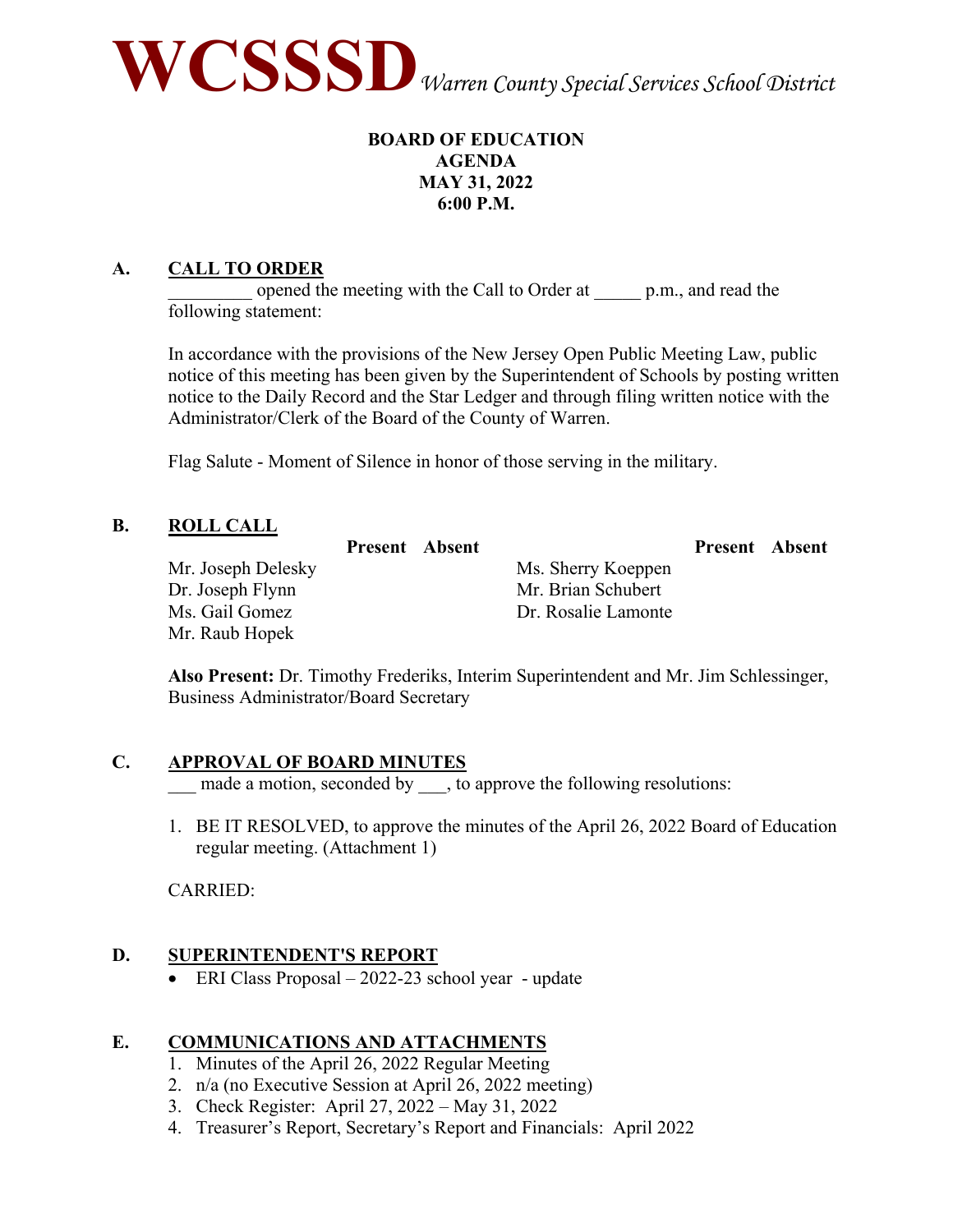- 5. Budget Adjustments for April 2022
- 6. Accounts Receivable Aging Report as of May 27, 2022
- 7. Resignation Letter: Mercedes Schuerman
- 8. Proposed salary & rate increases: office and hourly staff *DRAFT CONFIDENTIAL*
- 9. Proposed school business administrator contract *DRAFT CONFIDENTIAL*
- 10. Proposed business services contract Hampton BoE *DRAFT CONFIDENTIAL*
- 11. Policies for second reading

# **F. OLD BUSINESS**

# **G. COMMITTEE REPORT/RECOMMENDATIONS**

Education Committee (Ms. Gomez, Dr. Flynn, Ms. Koeppen) Curriculum Personnel **Policy** Operations Committee (Mr. Delesky, Mr. Hopek, Ms. Reitmeyer) Business/Finance Facilities Transportation Ad Hoc Committee (Topics/Issues other than above as appointed by Board President) Negotiations - To Be Determined

Note: Board President to be contacted if committee member is unable to attend.

# **H. FINANCE REPORT**

made a motion, seconded by , to approve the following resolutions on the recommendation of the Superintendent and School Business Administrator:

1. Approval of Check Register(s)

BE IT RESOLVED, that the Board of Education, upon the recommendation of the School Business Administrator approves the April 27, 2022 – May 31, 2022 bill list in the amount of \$776,247.92. (Attachment 3).

2. Approval of Financial Reports

BE IT RESOLVED, that the Board of Education, upon the recommendation of the School Business Administrator approves the Board Secretary and Treasurer Reports for the month ending April 30, 2022 (Attachment 4).

3. Acceptance of Financial Reports Certification

BE IT RESOLVED; that the Board of Education, upon the recommendation of the School Business Administrator accepts the certification of the Board Secretary, and certifies: in compliance with NJAC 6A:23A-16.10(c), that to the best of our knowledge as of April 30, 2022, no major account or fund has been over-expended

682 Oxford Road, Oxford NJ 07863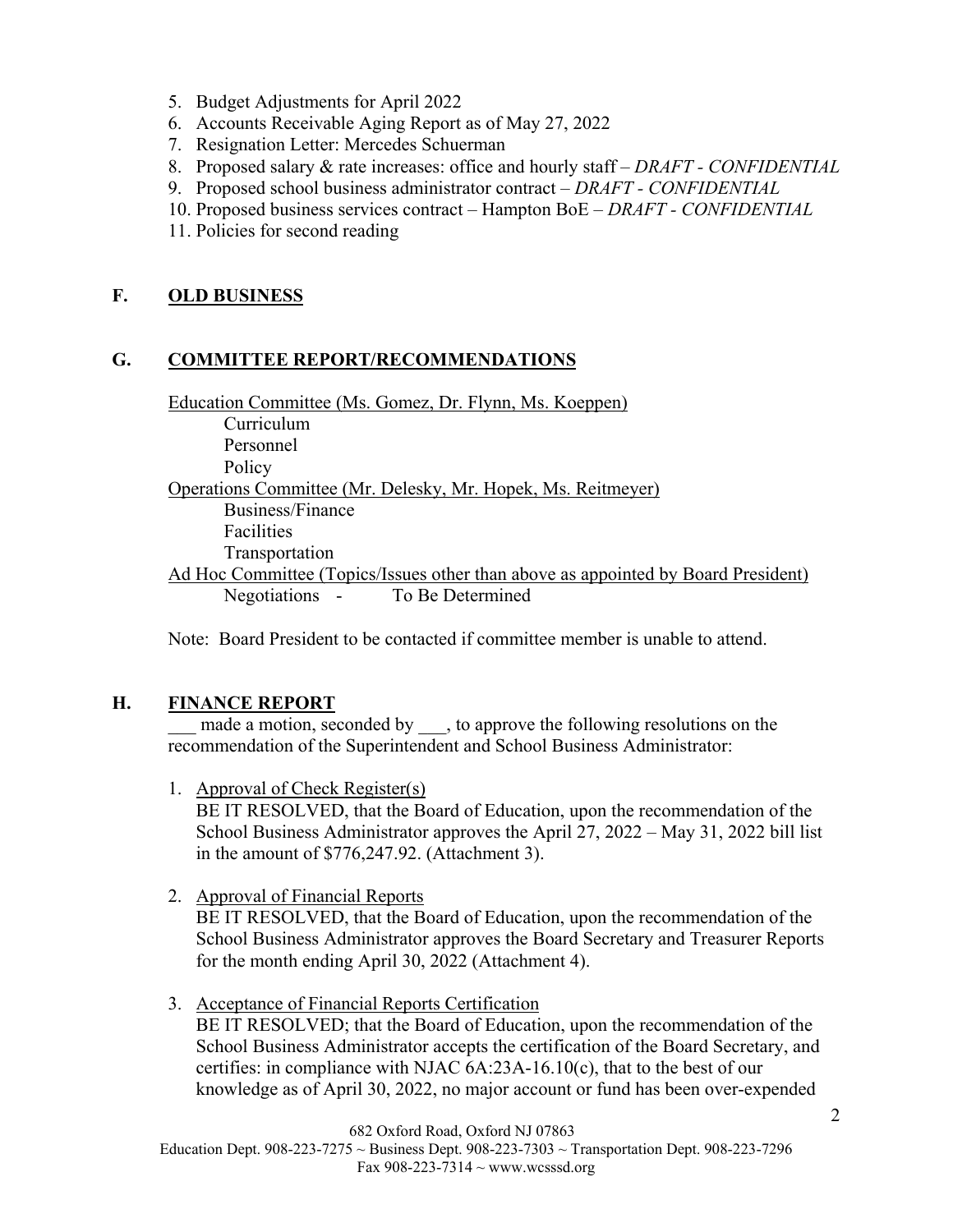and that sufficient funds exist to meet the district's financial obligations for the remainder of the 2021-2022 school year.

4. Budget Adjustments

BE IT RESOLVED, that the Board of Education, upon the recommendation by the School Business Administrator, approves the transfer of uncommitted funds within the 2021-2022 school year budget (Attachment 5).

5. Business Services Agreement - Draft

RESOLVED, to approve the terms of the proposed Business Services Agreement with the Hampton Borough Board of Education for the 2022-23 school year to be submitted to the Hampton Borough BoE for their consideration as per Attachment 10. *(This attachment is currently deliberative material and therefore confidential; it is anticipated to appear in full for board approval within the next meeting's public agenda and attachments after confirming agreement of terms with the Hampton Borough BoE)*

CARRIED:

# **I. STATISTICAL REPORT**

No report.

# **J. PERSONNEL RECOMMENDATIONS**

made a motion, seconded by , to approve the following resolutions on the recommendation of the Superintendent and School Business Administrator:

1. RESOLVED, to approve the following new hires, appointments, terminations:

| ID | <b>Name</b>      | <b>Position</b> | Action                    | <b>Eff.</b> Date | <b>Salary</b> |
|----|------------------|-----------------|---------------------------|------------------|---------------|
| a  | Schuerman,       | Bus Aide        | Resignation   $5/26/2022$ |                  | n/a           |
|    | Mercedes (Att 7) |                 |                           |                  |               |
| h  | indner, Irene    | Bus Aide Sub    | Hire                      | 5/31/2022        | \$15.00/hr    |

- 2. RESOLVED, to approve the proposed salary/rate increases for office staff, bus drivers as per Attachment 8. *(Attachment is currently deliberative material and therefore confidential. The minutes of this meeting will reflect the approved salary/rate schedule)*
- 3. RESOLVED, to approve the terms of the proposed Business Administrator contract for the 2022-23 school year to be submitted to the county for approval as per Attachment 9. *(This attachment is currently deliberative material and therefore confidential; it is anticipated to appear in full for board approval within the next meeting's public agenda and attachments after obtaining approval from the county to proceed)*

# CARRIED: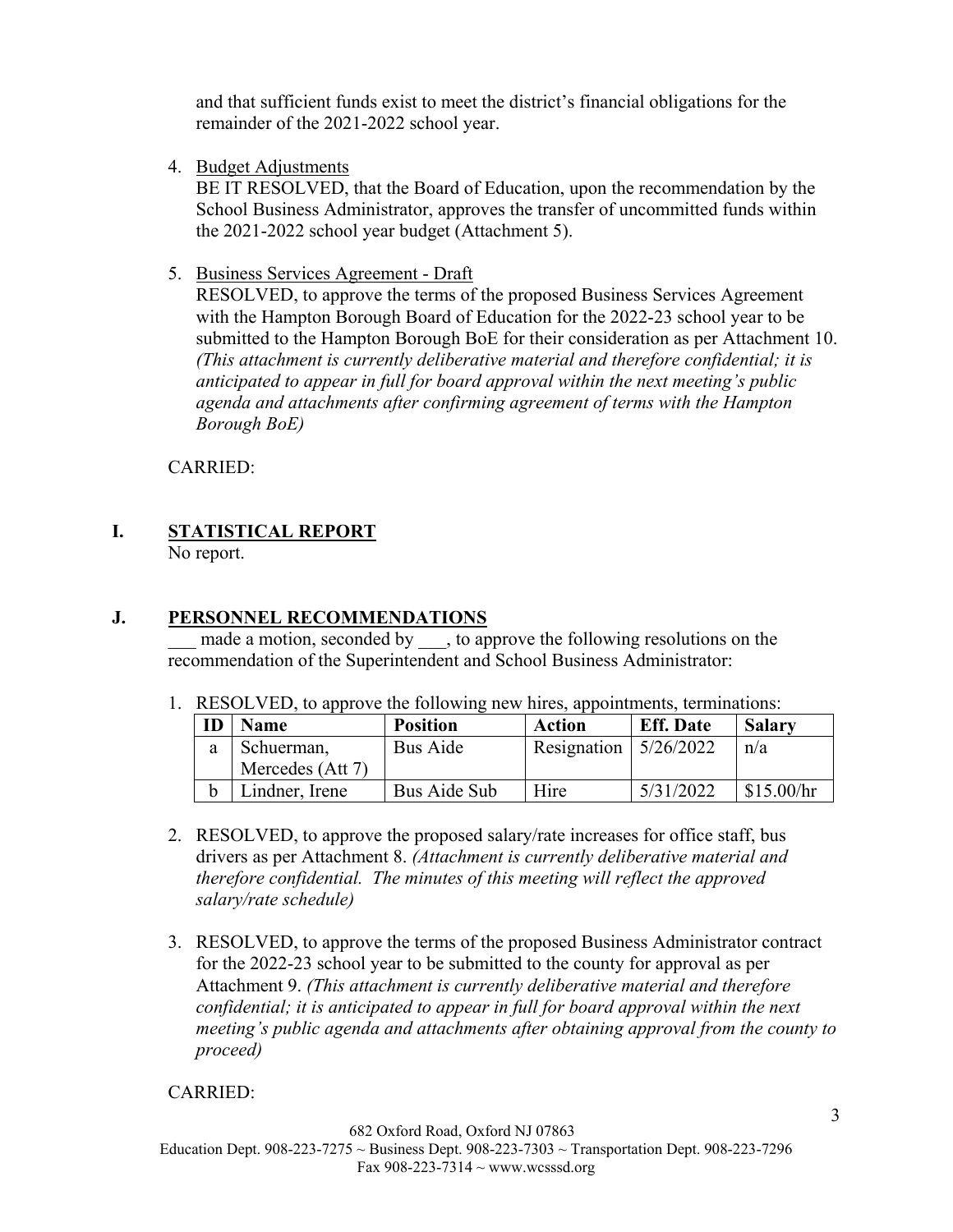# **K. PROFESSIONAL DEVELOPMENT** None.

# **L. CLASSROOM FIELD TRIPS**

There are no classroom programs for the 2021-22 school year.

#### **M. MISCELLANEOUS RECOMMENDATIONS**

made a motion, seconded by , to approve the following resolutions on the recommendation of the Superintendent and School Business Administrator:

| Policy #  | Reason     | <b>Policy Title</b>                             |
|-----------|------------|-------------------------------------------------|
| P 1648.15 | <b>New</b> | Recordkeeping For Healthcare Settings In School |
|           |            | Buildings $-$ Covid-19                          |
| P 2415.05 | Revised    | Student Surveys, Analysis, and/or Evaluations,  |
|           |            | Examinations, Testing, Or Treatment             |
| P 5512    | Revised    | Harassment, Intimidation, And Bullying          |
| P 8420    | Revised    | <b>Emergency and Crisis Situations</b>          |
| P 8465    | Revised    | <b>Bias Crimes and Bias-Related Acts</b>        |
| P 9320    | Revised    | Cooperation With Law Enforcement Agencies       |
| P 9560    | Revised    | Administration Of School Surveys                |
| R 2460.30 | New        | Additional/Compensatory Special Education and   |
|           |            | <b>Related Services</b>                         |
| R 8645    | Revised    | <b>Bias Crimes and Bias-Related Acts</b>        |

# 1. RESOLVED, to approve the following policies for second reading (Attachment 11):

# CARRIED:

# **N. TRANSPORTATION RECOMMENDATIONS**

made a motion, seconded by \_\_\_, to approve the following resolutions on the recommendation of the Superintendent and School Business Administrator:

1. RESOLVED, to approve a transportation contract with BERKSHIRE TRANS CORP., SPARTA Terminal for the 2022-2023 School Year as follows

| <b>Board of</b><br><b>Education of:</b> | <b>WCSSSD</b>                                     |                                       |                            | Multi-<br>Contract or 1636<br>Route #: |                                   | <b>Bid</b><br>Number: | 2016 174                                    | Renewal<br>Number:                        |                    |                              |                                    | <b>Contract</b><br>Period:                  | 30, 2023                                                  | From SEPTEMBER 1, 2022 to JUNE                                       |
|-----------------------------------------|---------------------------------------------------|---------------------------------------|----------------------------|----------------------------------------|-----------------------------------|-----------------------|---------------------------------------------|-------------------------------------------|--------------------|------------------------------|------------------------------------|---------------------------------------------|-----------------------------------------------------------|----------------------------------------------------------------------|
| <b>Contractor</b><br>Name:              | <b>BERKSHIRE TRANS CORP.</b>                      |                                       |                            | <b>Terminal</b><br>Location:           | <b>SPARTA</b>                     |                       |                                             | <b>Contractor</b><br>Code:                |                    | 1958                         |                                    |                                             | <b>Total Renewal</b><br><b>Contract</b><br><b>Amount:</b> | \$42.049.80                                                          |
|                                         |                                                   | (C)<br><b>School Type</b><br>1 Public |                            |                                        | (F)<br><b>Per Diem</b><br>Renewal |                       | (H)<br><b>Annual</b>                        |                                           | (J)                |                              |                                    | (M)                                         | (N)<br><b>Total Per Diem</b>                              | (O)<br><b>Total Renewal</b>                                          |
| (A)<br><b>Route Number</b>              | (B)<br><b>Destination</b>                         | 2 <sub>NP</sub><br>3 PSD<br>4 Charter | (D)<br><b>Arrival Time</b> | (E)<br><b>Departure</b><br><b>Time</b> | <b>Contract</b><br><b>Amount</b>  | (G)<br>$#$ Days       | Renewal<br><b>Contract</b><br><b>Amount</b> | (1)<br>Per Diem<br>Aide Amount # of Aides | Cost<br>Represents | (K)<br># Aide<br><b>Days</b> | (L)<br>Inc/Dec<br><b>Provision</b> | <b>NJSA</b><br>18A:39-3<br><b>Extension</b> | Renewal<br><b>Amount per</b><br><b>Route</b>              | <b>Contract Amountper</b><br>Route (contract, aide<br>and extension) |
| 1636                                    | LAKE DRIVE SCH.10 LAKE DR.,<br>MOUNTIAN LAKE N.I. |                                       | 8:30                       | 2:45                                   | 229.24                            | 180                   |                                             |                                           |                    |                              | 2.25                               | 4.37                                        | $233.61$ S                                                | 42.049.80                                                            |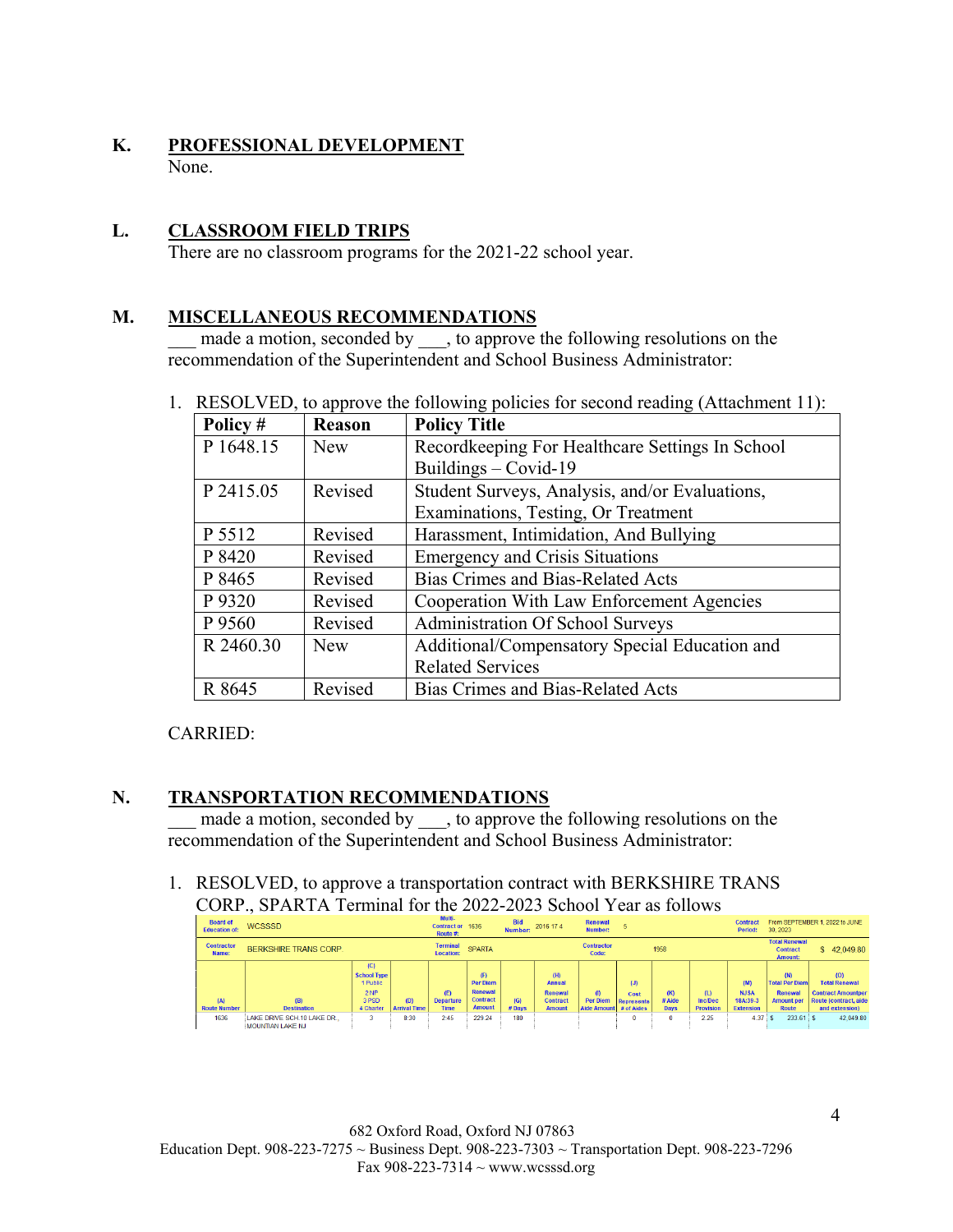2. RESOLVED, to approve a transportation contract with GST TRANSPORT, INC., WASHINGTON Terminal for the 2022-2023 School Year as follows

| <b>Board of</b><br><b>Education of:</b> | <b>WCSSSD</b>               |                                                                                |                            | Multi-<br>Contract or 1146<br>Route #: |                                                                | <b>Bid</b><br>Number: | 2011 12 6                                                           | Renewal<br>Number:                                 |                           |                              |                                    | <b>Contract</b><br>Period:                         |                                                                                     | From JULY 1, 2022 to JUNE 30, 2023                                                                  |
|-----------------------------------------|-----------------------------|--------------------------------------------------------------------------------|----------------------------|----------------------------------------|----------------------------------------------------------------|-----------------------|---------------------------------------------------------------------|----------------------------------------------------|---------------------------|------------------------------|------------------------------------|----------------------------------------------------|-------------------------------------------------------------------------------------|-----------------------------------------------------------------------------------------------------|
| <b>Contractor</b><br>Name:              | <b>GST TRANSPORT CORP</b>   |                                                                                |                            | <b>Terminal</b><br><b>Location:</b>    | <b>WASHINGTON</b>                                              |                       |                                                                     | <b>Contractor</b><br>Code:                         |                           | 0228                         |                                    |                                                    | <b>Total Renewal</b><br><b>Contract</b><br><b>Amount:</b>                           | \$ 85,274.70                                                                                        |
| (A)<br><b>Route Number</b>              | (B)<br><b>Destination</b>   | (C)<br><b>School Type</b><br>1 Public<br>2 <sub>NP</sub><br>3 PSD<br>4 Charter | (D)<br><b>Arrival Time</b> | (E)<br><b>Departure</b><br><b>Time</b> | (F)<br>Per Diem<br>Renewal<br><b>Contract</b><br><b>Amount</b> | (G)<br>#Days          | (H)<br><b>Annual</b><br>Renewal<br><b>Contract</b><br><b>Amount</b> | (1)<br><b>Per Diem</b><br>Aide Amount   # of Aides | (J)<br>Cost<br>Represents | (K)<br># Aide<br><b>Days</b> | (L)<br>Inc/Dec<br><b>Provision</b> | (M)<br><b>NJSA</b><br>18A:39-3<br><b>Extension</b> | (N)<br><b>Total Per Diem</b><br><b>Renewal</b><br><b>Amount per</b><br><b>Route</b> | (0)<br><b>Total Renewal</b><br><b>Contract Amountper</b><br>Route (contract, aide<br>and extension) |
| 1146                                    | <b>EAST MOUNTIAN SCHOOL</b> |                                                                                | 8:45AM                     | 2:30PM                                 | 358.46                                                         | 210                   |                                                                     | 40.00                                              |                           | 210                          | 0.95                               | 7.61                                               | $406.07$ S                                                                          | 85,274.70                                                                                           |

3. RESOLVED, to approve a transportation contract with SNYDER BUS SERVICE INC., WASHINGTON Terminal for the 2022-2023 School Year as follows

| <b>Board of</b><br><b>Education of:</b> | <b>WCSSSD</b>             |                                                                     |                            | Multi-<br>Contract or 813<br>Route #:  |                                                                       | <b>Bid</b><br>Number: | 2008-09-02                                                          | <b>Renewal</b><br>Number:                             | 14                               |                              |                                    | <b>Contract</b><br>Period:                         | 30.2023                                                                      | From SEPTEMBER 1, 2022 to JUNE                                                                      |
|-----------------------------------------|---------------------------|---------------------------------------------------------------------|----------------------------|----------------------------------------|-----------------------------------------------------------------------|-----------------------|---------------------------------------------------------------------|-------------------------------------------------------|----------------------------------|------------------------------|------------------------------------|----------------------------------------------------|------------------------------------------------------------------------------|-----------------------------------------------------------------------------------------------------|
| <b>Contractor</b><br>Name:              | SNYDER BUS SERVICE INC.   |                                                                     |                            | <b>Terminal</b><br><b>Location:</b>    | <b>WASHINGTON</b>                                                     |                       |                                                                     | <b>Contractor</b><br>Code:                            |                                  | 1598                         |                                    |                                                    | <b>Total Renewal</b><br><b>Contract</b><br><b>Amount:</b>                    | \$61,171,20                                                                                         |
| (A)<br><b>Route Number</b>              | (B)<br><b>Destination</b> | (C)<br><b>School Type</b><br>1 Public<br>2 NP<br>3 PSD<br>4 Charter | (D)<br><b>Arrival Time</b> | (E)<br><b>Departure</b><br><b>Time</b> | (F)<br><b>Per Diem</b><br>Renewal<br><b>Contract</b><br><b>Amount</b> | (G)<br># Days         | (H)<br><b>Annual</b><br>Renewal<br><b>Contract</b><br><b>Amount</b> | $\omega$<br><b>Per Diem</b><br>Aide Amount # of Aides | (J)<br>Cost<br><b>Represents</b> | (K)<br># Aide<br><b>Days</b> | (L)<br>Inc/Dec<br><b>Provision</b> | (M)<br><b>NJSA</b><br>18A:39-3<br><b>Extension</b> | (N)<br><b>Total Per Diem</b><br>Renewal<br><b>Amount per</b><br><b>Route</b> | (O)<br><b>Total Renewal</b><br><b>Contract Amountper</b><br>Route (contract, aide<br>and extension) |
| 813                                     | <b>LAKE DRIVE</b>         |                                                                     | 8:45 AM                    | 2:45 PM                                | 333.48                                                                | 180                   |                                                                     |                                                       |                                  |                              | 2.05                               | 6.36                                               | 339.84 S                                                                     | 61.171.20                                                                                           |

4. RESOLVED, to approve a transportation contract with SNYDER BUS SERVICE INC., WASHINGTON Terminal for the 2022-2023 School Year as follows

| <b>Board of</b><br><b>Education of:</b> | <b>WCSSSD</b>               |                                                                     |                            | Multi-<br>Contract or 1304<br>Route #: |                                                                       | <b>Bid</b><br>Number: | 2013 14 1                                                           | Renewal<br><b>Number:</b>                             |                           |                              |                                    | <b>Contract</b><br>Period:                         | 30.2023                                                                      | From SEPTEMBER 1, 2022 to JUNE                                                                       |
|-----------------------------------------|-----------------------------|---------------------------------------------------------------------|----------------------------|----------------------------------------|-----------------------------------------------------------------------|-----------------------|---------------------------------------------------------------------|-------------------------------------------------------|---------------------------|------------------------------|------------------------------------|----------------------------------------------------|------------------------------------------------------------------------------|------------------------------------------------------------------------------------------------------|
| <b>Contractor</b><br>Name:              | SNYDER BUS SERVICE INC      |                                                                     |                            | <b>Terminal</b><br><b>Location:</b>    | <b>WASHINGTON</b>                                                     |                       |                                                                     | <b>Contractor</b><br>Code:                            |                           | 1598                         |                                    |                                                    | <b>Total Renewal</b><br><b>Contract</b><br><b>Amount:</b>                    | \$26,123.40                                                                                          |
| (A)<br><b>Route Number</b>              | (B)<br><b>Destination</b>   | (C)<br><b>School Type</b><br>1 Public<br>2 NP<br>3 PSD<br>4 Charter | (D)<br><b>Arrival Time</b> | (E)<br><b>Departure</b><br><b>Time</b> | (F)<br><b>Per Diem</b><br>Renewal<br><b>Contract</b><br><b>Amount</b> | (G)<br>#Days          | (H)<br><b>Annual</b><br>Renewal<br><b>Contract</b><br><b>Amount</b> | $\omega$<br><b>Per Diem</b><br>Aide Amount # of Aides | (J)<br>Cost<br>Represents | (K)<br># Aide<br><b>Days</b> | (L)<br>Inc/Dec<br><b>Provision</b> | (M)<br><b>NJSA</b><br>18A:39-3<br><b>Extension</b> | (N)<br><b>Total Per Diem</b><br>Renewal<br><b>Amount per</b><br><b>Route</b> | (O)<br><b>Total Renewal</b><br><b>Contract Amountper</b><br>Route (contract, aide)<br>and extension) |
| 1304                                    | <b>IMEMORIAL SCHOOL</b>     |                                                                     | 8:15AM                     | 2:45PM                                 | 142.41                                                                | 180                   |                                                                     |                                                       | $\mathbf{r}$              |                              | 100                                | 2.72:                                              | $145.13$ S                                                                   | 26.123.40                                                                                            |
| 1304                                    | <b>TAYLOR STREET SCHOOL</b> |                                                                     | 8:30AM                     | 3:00PM                                 |                                                                       | 180                   |                                                                     |                                                       |                           |                              |                                    |                                                    |                                                                              |                                                                                                      |

5. RESOLVED, to approve a transportation contract with SNYDER BUS SERVICE INC., WASHINGTON Terminal for the 2022-2023 School Year as follows

| <b>Board of</b><br><b>Education of:</b> | <b>WCSSSD</b>           |                                                                   |                     | Multi-<br><b>Contract or</b><br>Route #: | <b>SNY 2009-</b><br>$10 - 04$                 | <b>Bid</b><br>Number: | 2009-10-04                                  | Renewal<br>Number:         | 13                        |               |                       | <b>Contract</b><br>Period:     | 30.2023                                                      | From SEPTEMBER 1, 2022 to JUNE                                                            |
|-----------------------------------------|-------------------------|-------------------------------------------------------------------|---------------------|------------------------------------------|-----------------------------------------------|-----------------------|---------------------------------------------|----------------------------|---------------------------|---------------|-----------------------|--------------------------------|--------------------------------------------------------------|-------------------------------------------------------------------------------------------|
| <b>Contractor</b><br>Name:              | SNYDER BUS SERVICE INC. |                                                                   |                     | <b>Terminal</b><br><b>Location:</b>      | <b>WASHINGTON</b>                             |                       |                                             | <b>Contractor</b><br>Code: |                           | 1598          |                       |                                | <b>Total Renewal</b><br><b>Contract</b><br><b>Amount:</b>    | \$ 51,298.20                                                                              |
| (A)                                     | (B)                     | (C)<br><b>School Type</b><br>1 Public<br>2 <sub>NP</sub><br>3 PSD | (D)                 | (E)<br><b>Departure</b>                  | (F)<br>Per Diem<br>Renewal<br><b>Contract</b> | (G)                   | (H)<br>Annual<br>Renewal<br><b>Contract</b> | (1)<br><b>Per Diem</b>     | (J)<br>Cost<br>Represents | (K)<br># Aide | (L)<br><b>Inc/Dec</b> | (M)<br><b>NJSA</b><br>18A:39-3 | (N)<br><b>Total Per Diem</b><br>Renewal<br><b>Amount per</b> | (0)<br><b>Total Renewal</b><br><b>Contract Amountper</b><br><b>Route (contract, aide)</b> |
| <b>Route Number</b>                     | <b>Destination</b>      | 4 Charter                                                         | <b>Arrival Time</b> | <b>Time</b>                              | <b>Amount</b>                                 | #Days                 | <b>Amount</b>                               | Aide Amount # of Aides     |                           | <b>Days</b>   | <b>Provision</b>      | <b>Extension</b>               | <b>Route</b>                                                 | and extension)                                                                            |
| 9040                                    | NEWGRANGE SCHOOL        |                                                                   | 8:05AM              | 2:55PM                                   | 219.65                                        | 180                   |                                             | 60.00                      |                           | 180           | 1.95                  | 5.34                           | 284.99 \$                                                    | 51.298.20                                                                                 |

6. RESOLVED, to approve a transportation contract with SNYDER BUS SERVICE INC., WASHINGTON Terminal for the 2022-2023 School Year as follows

| <b>Board of</b><br><b>Education of:</b> | <b>WCSSSD</b>                                        |                                                                     |                            | Multi-<br><b>Contract or</b><br>Route #: | <b>SNY 2016</b><br>174                                                | <b>Bid</b><br>Number: | 2016 174                                                                   | Renewal<br>Number:                                |                                                |                       |                                           | <b>Contract</b><br>Period:                         | 30, 2023                                                                            | From SEPTEMBER 1, 2022 to JUNE                                                                      |
|-----------------------------------------|------------------------------------------------------|---------------------------------------------------------------------|----------------------------|------------------------------------------|-----------------------------------------------------------------------|-----------------------|----------------------------------------------------------------------------|---------------------------------------------------|------------------------------------------------|-----------------------|-------------------------------------------|----------------------------------------------------|-------------------------------------------------------------------------------------|-----------------------------------------------------------------------------------------------------|
| <b>Contractor</b><br>Name:              | SNYDER BUS SERVICE INC.                              |                                                                     |                            | <b>Terminal</b><br><b>Location:</b>      | <b>WASHINGTON</b>                                                     |                       |                                                                            | <b>Contractor</b><br>Code:                        |                                                | 1598                  |                                           |                                                    | <b>Total Renewal</b><br><b>Contract</b><br><b>Amount:</b>                           | \$104,430.60                                                                                        |
| (A)<br><b>Route Number</b>              | (B)<br><b>Destination</b>                            | (C)<br><b>School Type</b><br>1 Public<br>2 NP<br>3 PSD<br>4 Charter | (D)<br><b>Arrival Time</b> | (E)<br><b>Departure</b><br><b>Time</b>   | (F)<br><b>Per Diem</b><br>Renewal<br><b>Contract</b><br><b>Amount</b> | (G)<br>$#$ Days       | (H)<br><b>Annual</b><br><b>Renewal</b><br><b>Contract</b><br><b>Amount</b> | $\omega$<br><b>Per Diem</b><br><b>Aide Amount</b> | (J)<br>Cost<br><b>Represents</b><br># of Aides | (K)<br># Aide<br>Days | (L)<br><b>Inc/Dec</b><br><b>Provision</b> | (M)<br><b>NJSA</b><br>18A:39-3<br><b>Extension</b> | (N)<br><b>Total Per Diem</b><br><b>Renewal</b><br><b>Amount per</b><br><b>Route</b> | (0)<br><b>Total Renewal</b><br><b>Contract Amountper</b><br>Route (contract, aide<br>and extension) |
| 1623                                    | WHRHS 41 JACKSON VALLEY<br><b>RD., WASHINGTON NJ</b> |                                                                     | 9:00                       | 2.00                                     | 274.04                                                                | 180                   |                                                                            | 40.00                                             |                                                | 180                   | 1.90                                      | 5.99                                               | $320.03$ S<br>1 S.                                                                  | 57.605.40                                                                                           |
| 1627                                    | ALLEGRO SCHOOL 125<br>RIDGEDALE AVE CEDAR KNOLLS     |                                                                     | 9:00                       | 2:30                                     | 205.27                                                                | 180                   |                                                                            | 50.00                                             |                                                | 180                   | 1.90                                      | $4.87:$ S                                          | $260.14$ S                                                                          | 46.825.20                                                                                           |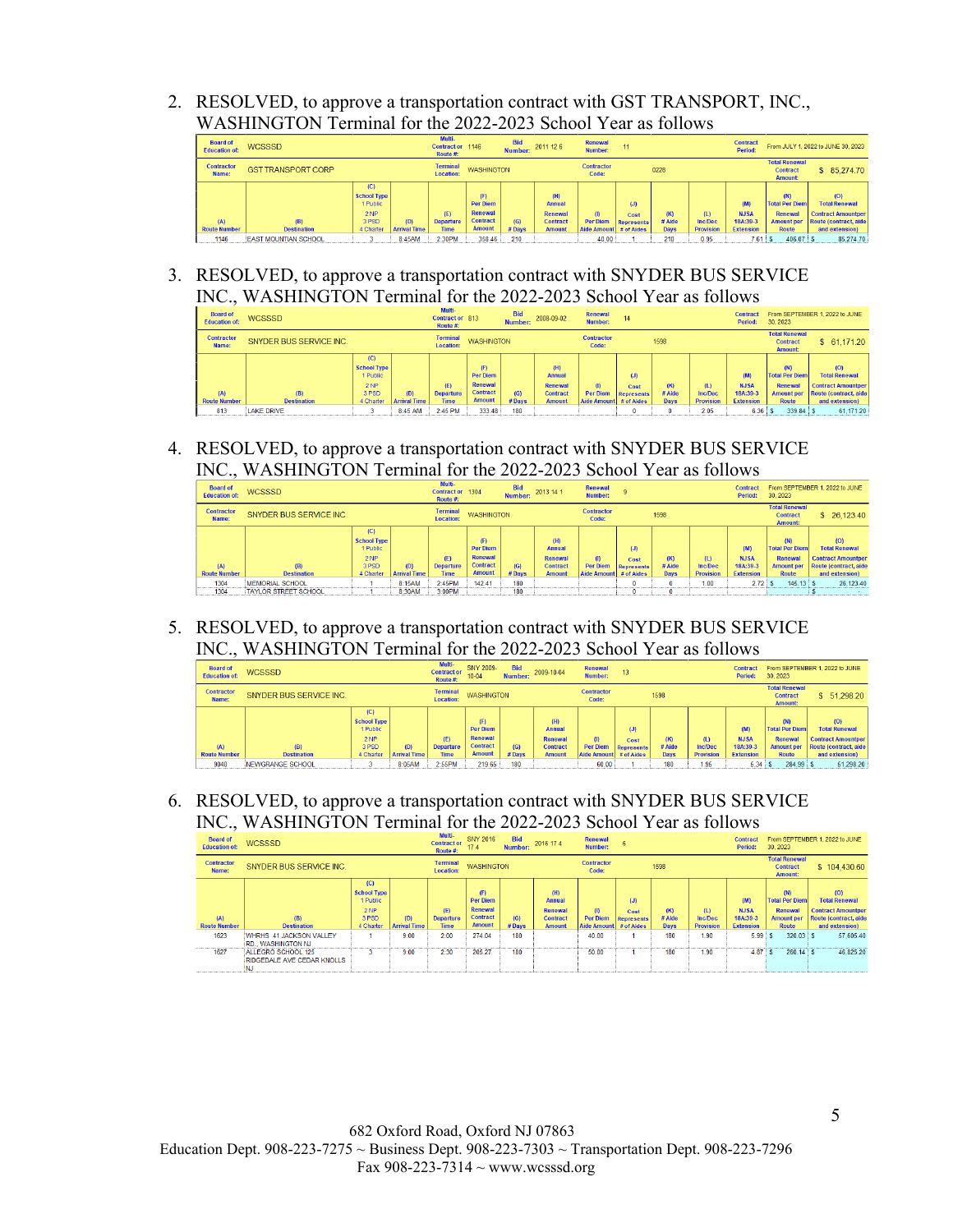7. RESOLVED, to approve a transportation contract with SNYDER BUS SERVICE INC., WASHINGTON Terminal for the 2022-2023 School Year as follows

| <b>Board of</b><br><b>Education of:</b> | <b>WCSSSD</b>                              |                                                                   |                            | Multi-<br><b>Contract or</b><br>Route #: | <b>SNY 1415</b>                                                       | <b>Bid</b><br>Number: | 2014 15 1                                                           | Renewal<br>Number:                                 |                                  |                                |                                           | <b>Contract</b><br>Period:                         | 30, 2023                                                              | From SEPTEMBER 1, 2022 to JUNE                                                                       |
|-----------------------------------------|--------------------------------------------|-------------------------------------------------------------------|----------------------------|------------------------------------------|-----------------------------------------------------------------------|-----------------------|---------------------------------------------------------------------|----------------------------------------------------|----------------------------------|--------------------------------|-------------------------------------------|----------------------------------------------------|-----------------------------------------------------------------------|------------------------------------------------------------------------------------------------------|
| <b>Contractor</b><br>Name:              | SNYDER BUS SERVICE INC.                    |                                                                   |                            | <b>Terminal</b><br><b>Location:</b>      | <b>WASHINGTON</b>                                                     |                       |                                                                     | <b>Contractor</b><br>Code:                         |                                  | 1598                           |                                           |                                                    | <b>Total Renewal</b><br><b>Contract</b><br><b>Amount:</b>             | \$102,618.00                                                                                         |
| (A)<br><b>Route Number</b>              | (B)<br><b>Destination</b>                  | (C)<br><b>School Type</b><br>Public<br>2 NP<br>3 PSD<br>4 Charter | (D)<br><b>Arrival Time</b> | (E)<br><b>Departure</b><br><b>Time</b>   | (F)<br><b>Per Diem</b><br>Renewal<br><b>Contract</b><br><b>Amount</b> | (G)<br>$#$ Davs       | (H)<br><b>Annual</b><br>Renewal<br><b>Contract</b><br><b>Amount</b> | $\mathbf{r}$<br>Per Diem<br>Aide Amount # of Aides | (J)<br>Cost<br><b>Represents</b> | (K)<br>$#$ Aide<br><b>Davs</b> | (L)<br><b>Inc/Dec</b><br><b>Provision</b> | (M)<br><b>NJSA</b><br>18A:39-3<br><b>Extension</b> | (N)<br><b>Total Per Diem</b><br>Renewal<br><b>Amount per</b><br>Route | (0)<br><b>Total Renewal</b><br><b>Contract Amountper</b><br>Route (contract, aide)<br>and extension) |
| 1409                                    | NORTHERN HILLS ACADEMY                     |                                                                   | 8:30 AM                    | 2:30 PM                                  | 214.52                                                                | 180                   |                                                                     | 50.00                                              |                                  | 180                            | 1.60                                      | 5.05:                                              | $269.57$ S                                                            | 48,522.60                                                                                            |
| 1410                                    | <b>WEST MORRIS REGIONAL HIGH</b><br>SCHOOL |                                                                   | 7:40AM                     | 2:35PM                                   | 254.90                                                                | 180                   |                                                                     | 40.00                                              |                                  | 180                            | 1.60                                      | $5.63$ $\overline{\phantom{0}}$ S                  | $300.53$ $\pm$ S                                                      | 54.095.40                                                                                            |
|                                         |                                            |                                                                   |                            |                                          |                                                                       |                       |                                                                     |                                                    |                                  |                                |                                           |                                                    |                                                                       |                                                                                                      |

8. RESOLVED, to approve a transportation contract with SNYDER BUS SERVICE INC., WASHINGTON Terminal for the 2022-2023 School Year as follows

| <b>Board of</b><br><b>Education of:</b> | <b>WCSSSD</b>                                    |                                                                                |                            | Multi-<br><b>Contract or</b><br>Route #: | SNY-2007-<br>08                                                       | <b>Bid</b><br>Number: | 2007-08-01                                         | Renewal<br><b>Number:</b>                        | 15                               |                    |                          | <b>Contract</b><br>Period:     | 30.2023                                                               | From SEPTEMBER 1, 2022 to JUNE                                                     |
|-----------------------------------------|--------------------------------------------------|--------------------------------------------------------------------------------|----------------------------|------------------------------------------|-----------------------------------------------------------------------|-----------------------|----------------------------------------------------|--------------------------------------------------|----------------------------------|--------------------|--------------------------|--------------------------------|-----------------------------------------------------------------------|------------------------------------------------------------------------------------|
| <b>Contractor</b><br>Name:              | SNYDER BUS SERVICE INC.                          |                                                                                |                            | <b>Terminal</b><br><b>Location:</b>      | <b>WASHINGTON</b>                                                     |                       |                                                    | <b>Contractor</b><br>Code:                       |                                  | 1598               |                          |                                | <b>Total Renewal</b><br><b>Contract</b><br><b>Amount:</b>             | \$195,613.20                                                                       |
| (A)<br><b>Route Number</b>              | (B)                                              | (C)<br><b>School Type</b><br>1 Public<br>2 <sub>NP</sub><br>3 PSD<br>4 Charter | (D)<br><b>Arrival Time</b> | (E)<br><b>Departure</b>                  | (F)<br><b>Per Diem</b><br>Renewal<br><b>Contract</b><br><b>Amount</b> | (G)                   | (H)<br><b>Annual</b><br>Renewal<br><b>Contract</b> | (1)<br><b>Per Diem</b><br>Aide Amount # of Aides | (J)<br>Cost<br><b>Represents</b> | (K)<br># Aide      | (L)<br>Inc/Dec           | (M)<br><b>NJSA</b><br>18A:39-3 | (N)<br><b>Total Per Diem</b><br>Renewal<br><b>Amount per</b><br>Route | (O)<br><b>Total Renewal</b><br><b>Contract Amountper</b><br>Route (contract, aide) |
| 712                                     | <b>Destination</b><br><b>FRANKLIN TWP SCHOOL</b> |                                                                                | 8:55 AM                    | <b>Time</b><br>3:15 PM                   | 238.58                                                                | $#$ Days<br>180       | <b>Amount</b>                                      |                                                  |                                  | <b>Days</b><br>180 | <b>Provision</b><br>1.95 | <b>Extension</b><br>4.55       | $243.13$ S                                                            | and extension)<br>43.763.40                                                        |
| 728                                     | <b>MIDLAND SCHOOL</b>                            |                                                                                | 9:00 AM                    | 3:00 PM                                  | 269.48                                                                | 180                   |                                                    | 52.00                                            |                                  | 180                | 1.95                     | $6.14$ S                       | $327.62$ S                                                            | 58.971.60                                                                          |
| 734                                     | <b>STEPPING STONE</b>                            |                                                                                | 8:15 AM                    | 2:15 PM                                  | 302.05                                                                | 180                   |                                                    |                                                  |                                  | 180                | 1.95                     | $5.76$ S                       | 307.81 S                                                              | 55.405.80                                                                          |
| 735                                     | <b>STEPPING STONE</b>                            |                                                                                | 8:15 AM                    | 2:15 PM                                  | 204.28                                                                | 180                   |                                                    |                                                  |                                  | 180                | 1.95                     | $3.90:$ S                      | $208.18$ S                                                            | 37.472.40                                                                          |

9. RESOLVED, to approve a transportation contract with SNYDER BUS SERVICE INC., WASHINGTON Terminal for the 2022-2023 School Year as follows

| <b>Board of</b><br><b>Education of:</b> | <b>WCSSSD</b>                 |                                                                     |                            | Multi-<br><b>Contract or</b><br>Route #:    | <b>SNY 1516</b>                                                              | <b>Bid</b><br>Number: | 2015 16 2                                                    | Renewal<br>Number:                           |                                         |                              |                                           | <b>Contract</b><br>Period:                         | 30.2023                                                                             | From SEPTEMBER 1, 2022 to JUNE                                                                      |
|-----------------------------------------|-------------------------------|---------------------------------------------------------------------|----------------------------|---------------------------------------------|------------------------------------------------------------------------------|-----------------------|--------------------------------------------------------------|----------------------------------------------|-----------------------------------------|------------------------------|-------------------------------------------|----------------------------------------------------|-------------------------------------------------------------------------------------|-----------------------------------------------------------------------------------------------------|
| <b>Contractor</b><br>Name:              | SNYDER BUS SERVICE INC        |                                                                     |                            | <b>Terminal</b><br><b>Location:</b>         | <b>WASHINGTON</b>                                                            |                       |                                                              | <b>Contractor</b><br>Code:                   |                                         | 1598                         |                                           |                                                    | <b>Total Renewal</b><br><b>Contract</b><br><b>Amount:</b>                           | \$106,930.80                                                                                        |
| (A)<br><b>Route Number</b>              | (B)<br><b>Destination</b>     | (C)<br><b>School Type</b><br>1 Public<br>2 NP<br>3 PSD<br>4 Charter | (D)<br><b>Arrival Time</b> | (E)<br><b>Departure</b><br><b>Time</b>      | (F)<br><b>Per Diem</b><br><b>Renewal</b><br><b>Contract</b><br><b>Amount</b> | (G)<br># Days         | (H)<br>Annual<br>Renewal<br><b>Contract</b><br><b>Amount</b> | (1)<br><b>Per Diem</b><br><b>Aide Amount</b> | (J)<br>Cost<br>Represents<br># of Aides | (K)<br># Aide<br><b>Days</b> | (L)<br><b>Inc/Dec</b><br><b>Provision</b> | (M)<br><b>NJSA</b><br>18A:39-3<br><b>Extension</b> | (N)<br><b>Total Per Diem</b><br><b>Renewal</b><br><b>Amount per</b><br><b>Route</b> | (O)<br><b>Total Renewal</b><br><b>Contract Amountper</b><br>Route (contract, aide<br>and extension) |
| 1509                                    | <b>CELEBRATE THE CHILDREN</b> | 3                                                                   | 9:00AM                     | <b>MTWTH3:00</b><br><b>PM FRI</b><br>1:00PM | 200.61                                                                       | 180                   |                                                              | 40.00                                        |                                         | 180                          | 1.00                                      |                                                    | $245.20$ S                                                                          | 44,136.00                                                                                           |
| 1514                                    | <b>IPG CHAMBERS SCHOOL</b>    |                                                                     | 9:00AM                     | 3:00PM                                      | 293.26                                                                       | 180                   |                                                              | 50.00                                        |                                         | 180                          | 1.00                                      | 5.60                                               | 348.86 S                                                                            | 62.794.80                                                                                           |

10. RESOLVED, to approve a transportation contract with SNYDER BUS SERVICE INC., WASHINGTON Terminal for the 2022-2023 School Year as follows

| <b>Board of</b><br><b>Education of:</b> | <b>WCSSSD</b>                  |                                                                     |                            | Multi-<br><b>Contract or</b><br>Route #: | SNY20181<br>92                                                        | <b>Bid</b><br>Number: | 2018192                                                             | Renewal<br>Number:                               |                                  |                              |                                           | <b>Contract</b><br>Period:                         | 20, 2023                                                                     | From SEPTEMBER 1, 2022 to JUNE                                                                      |
|-----------------------------------------|--------------------------------|---------------------------------------------------------------------|----------------------------|------------------------------------------|-----------------------------------------------------------------------|-----------------------|---------------------------------------------------------------------|--------------------------------------------------|----------------------------------|------------------------------|-------------------------------------------|----------------------------------------------------|------------------------------------------------------------------------------|-----------------------------------------------------------------------------------------------------|
| <b>Contractor</b><br>Name:              | SNYDER BUS SERVICE INC.        |                                                                     |                            | <b>Terminal</b><br><b>Location:</b>      | <b>WASHINGTON</b>                                                     |                       |                                                                     | <b>Contractor</b><br>Code:                       |                                  | 1598                         |                                           |                                                    | <b>Total Renewal</b><br><b>Contract</b><br><b>Amount:</b>                    | \$280.036.80                                                                                        |
| (A)<br><b>Route Number</b>              | (B)<br><b>Destination</b>      | (C)<br><b>School Type</b><br>1 Public<br>2 NP<br>3 PSD<br>4 Charter | (D)<br><b>Arrival Time</b> | (E)<br><b>Departure</b><br><b>Time</b>   | (F)<br><b>Per Diem</b><br>Renewal<br><b>Contract</b><br><b>Amount</b> | (G)<br>$#$ Days       | (H)<br><b>Annual</b><br>Renewal<br><b>Contract</b><br><b>Amount</b> | (1)<br><b>Per Diem</b><br>Aide Amount # of Aides | (J)<br>Cost<br><b>Represents</b> | (K)<br># Aide<br><b>Days</b> | (L)<br><b>Inc/Dec</b><br><b>Provision</b> | (M)<br><b>NJSA</b><br>18A:39-3<br><b>Extension</b> | (N)<br><b>Total Per Diem</b><br>Renewal<br><b>Amount per</b><br><b>Route</b> | (O)<br><b>Total Renewal</b><br><b>Contract Amountper</b><br>Route (contract, aide<br>and extension) |
| 1801                                    | <b>WILLOW GLEN ACADEMY</b>     |                                                                     | 09:00AM                    | 03:00PM                                  | 251.34                                                                | 180                   |                                                                     | 50.00                                            |                                  | 180                          | 0.99                                      | 5.75                                               | $307.09$ S                                                                   | 55.276.20                                                                                           |
| 1802                                    | <b>IMUJC DLC WARREN CAMPUS</b> |                                                                     | 08:45AM                    | 02:45PM                                  | 1,075.27                                                              | 180                   |                                                                     | 150.00                                           |                                  | 180                          | 0.99                                      | 23.40                                              | $1.248.67$ \$                                                                | 224.760.60                                                                                          |

11. RESOLVED, to approve a transportation contract with FIRST STUDENT, INC., ANDOVER Terminal for the 2022-2023 School Year as follows

| <b>Board of</b>            |                                        |                                                                                                             |                                | Multi-<br><b>Contract or</b><br>Route #: | FS 202122                                                             | <b>Bid</b><br>Number: | 2021222                                                             | Renewal<br><b>Number:</b>  |             |                                             |                                           | <b>Contract</b><br>Period:                         | 30.2023                                                    | From SEPTEMBER 1, 2022 to JUNE                                                                                                                               |
|----------------------------|----------------------------------------|-------------------------------------------------------------------------------------------------------------|--------------------------------|------------------------------------------|-----------------------------------------------------------------------|-----------------------|---------------------------------------------------------------------|----------------------------|-------------|---------------------------------------------|-------------------------------------------|----------------------------------------------------|------------------------------------------------------------|--------------------------------------------------------------------------------------------------------------------------------------------------------------|
| <b>Contractor</b><br>Name: | FIRST STUDENT, INC.                    |                                                                                                             |                                | <b>Terminal</b><br><b>Location:</b>      | <b>ANDOVER</b>                                                        |                       |                                                                     | <b>Contractor</b><br>Code: |             | 1638                                        |                                           |                                                    | <b>Contract</b><br><b>Amount:</b>                          | \$298,080.00                                                                                                                                                 |
| (A)<br><b>Route Number</b> | (B)<br><b>Destination</b>              | (C)<br><b>School Type</b><br>1 Public<br>2 NP<br>3 PSD<br>4 Charter                                         | (D)<br><b>Arrival Time</b>     | (E)<br><b>Departure</b><br><b>Time</b>   | (F)<br><b>Per Diem</b><br>Renewal<br><b>Contract</b><br><b>Amount</b> | (G)<br>#Davs          | (H)<br><b>Annual</b><br>Renewal<br><b>Contract</b><br><b>Amount</b> | (1)<br><b>Per Diem</b>     | (J)<br>Cost | (K)<br># Aide<br><b>Davs</b>                | (L)<br><b>Inc/Dec</b><br><b>Provision</b> | (M)<br><b>NJSA</b><br>18A:39-3<br><b>Extension</b> | (N)<br><b>Renewal</b><br><b>Amount per</b><br><b>Route</b> | (O)<br><b>Total Renewal</b><br><b>Contract Amountper</b><br>Route (contract, aide<br>and extension)                                                          |
| GMHH 1                     | <b>HACKETTSTOWN HIGH SCHOOL</b>        |                                                                                                             | 7:50AM                         | 2:48PM                                   | 325.00                                                                | 180                   |                                                                     |                            |             |                                             |                                           | 6.20                                               |                                                            | 59.616.00                                                                                                                                                    |
|                            |                                        |                                                                                                             |                                |                                          |                                                                       |                       |                                                                     |                            |             |                                             |                                           |                                                    |                                                            | 59.616.00                                                                                                                                                    |
|                            |                                        |                                                                                                             |                                |                                          |                                                                       |                       |                                                                     |                            |             |                                             |                                           |                                                    |                                                            | 59.616.00                                                                                                                                                    |
| GMHH 4                     |                                        |                                                                                                             | 7:50AM                         | 2:48PM                                   | 325.00                                                                | 180                   |                                                                     |                            |             |                                             |                                           |                                                    |                                                            | 59.616.00                                                                                                                                                    |
| GMHH 5                     | <b>HACKETTSTOWN HIGH SCHOOL</b>        |                                                                                                             | 7:50AM                         | 2:48PM                                   | 325.00                                                                | 180                   |                                                                     |                            |             |                                             |                                           |                                                    |                                                            | 59.616.00                                                                                                                                                    |
|                            | GMHH <sub>2</sub><br>GMHH <sub>3</sub> | Education of: SD<br>HACKETTSTOWN HIGH SCHOOL<br><b>HACKETTSTOWN HIGH SCHOOL</b><br>HACKETTSTOWN HIGH SCHOOL | WARREN COUNTY SPECIAL SERVICES | 7:50AM<br>7:50AM                         | 2:48PM<br>2:48PM                                                      | 325.00<br>325.00      | 180<br>180                                                          |                            |             | <b>Represents</b><br>Aide Amount # of Aides |                                           |                                                    |                                                            | <b>Total Renewal</b><br><b>Total Per Diem</b><br>$331.20$ S<br>6.20<br>331.20 S<br>$331.20$ S<br>6.20:5<br>$331.20$ S<br>6.20:5<br>$331.20:$ S<br>$6.20:$ \$ |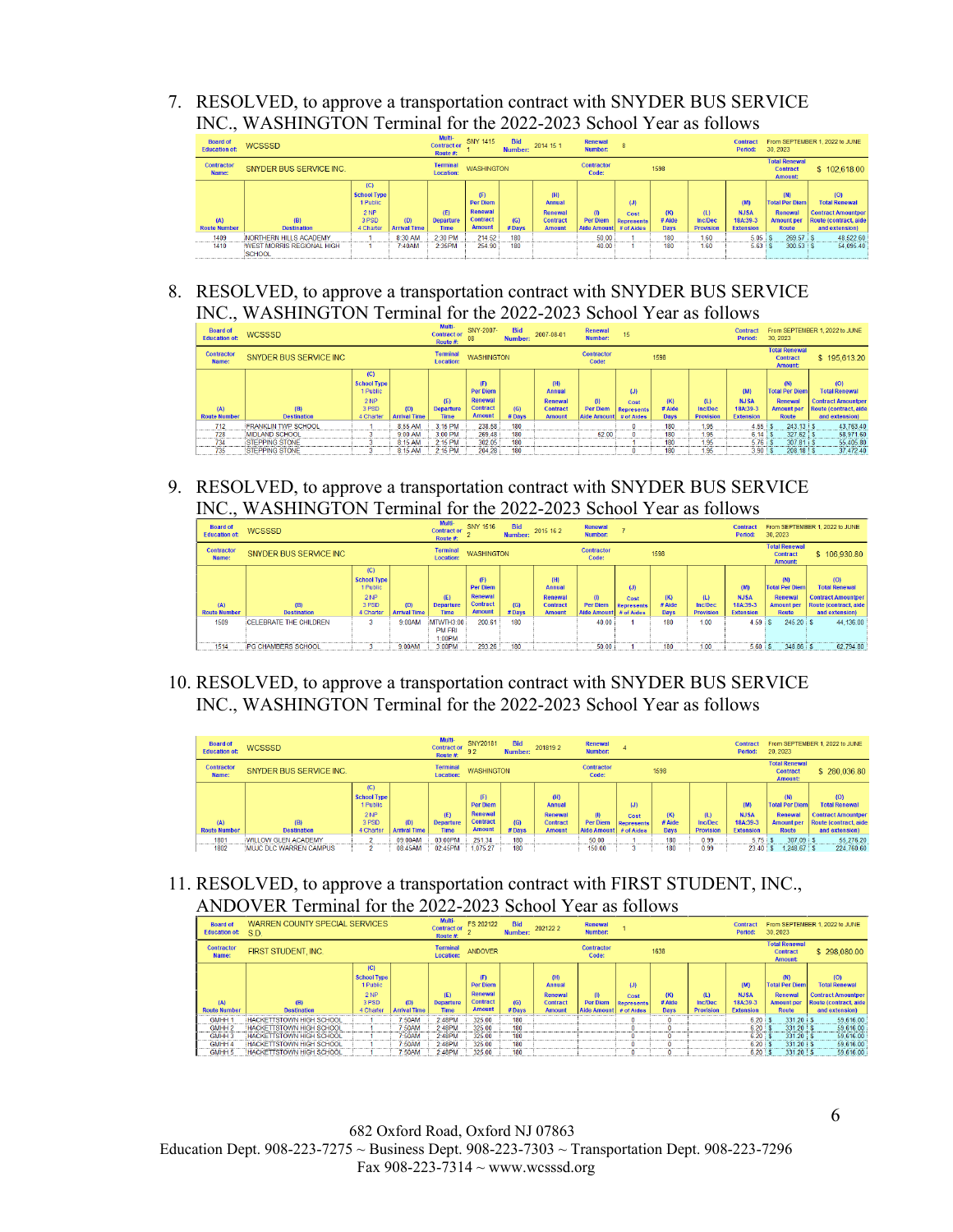12. RESOLVED, to approve a transportation contract with FIRST STUDENT, INC., ANDOVER Terminal for the 2022-2023 School Year as follows

| <b>Board of</b><br><b>Education of:</b> | <b>WCSSSD</b>                                         |                                                                     |                               | Multi-<br>Contract or NP 04<br>Route #: |                                                                       | <b>Bid</b><br>Number: | 2009 10 NP                                                          | Renewal<br>Number:                    | 13                                             |                              |                                    | <b>Contract</b><br>Period:                         | 30, 2023                                                              | From SEPTEMBER 1, 2022 to JUNE                                                                      |
|-----------------------------------------|-------------------------------------------------------|---------------------------------------------------------------------|-------------------------------|-----------------------------------------|-----------------------------------------------------------------------|-----------------------|---------------------------------------------------------------------|---------------------------------------|------------------------------------------------|------------------------------|------------------------------------|----------------------------------------------------|-----------------------------------------------------------------------|-----------------------------------------------------------------------------------------------------|
| <b>Contractor</b><br>Name:              | <b>FIRST STUDENT, INC.</b>                            |                                                                     |                               | <b>Terminal</b><br><b>Location:</b>     | <b>ANDOVER</b>                                                        |                       |                                                                     | <b>Contractor</b><br>Code:            |                                                | 1638                         |                                    |                                                    | <b>Total Renewal</b><br><b>Contract</b><br><b>Amount:</b>             | \$33,919.20                                                                                         |
| (A)<br><b>Route Number</b>              | (B)<br><b>Destination</b>                             | (C)<br><b>School Type</b><br>1 Public<br>2 NP<br>3 PSD<br>4 Charter | (D)<br><b>Arrival Time</b>    | (E)<br><b>Departure</b><br>Time         | (F)<br><b>Per Diem</b><br>Renewal<br><b>Contract</b><br><b>Amount</b> | (G)<br># Days         | (H)<br><b>Annual</b><br>Renewal<br><b>Contract</b><br><b>Amount</b> | (1)<br><b>Per Diem</b><br>Aide Amount | (J)<br>Cost<br><b>Represents</b><br># of Aides | (K)<br># Aide<br><b>Davs</b> | (L)<br>Inc/Dec<br><b>Provision</b> | (M)<br><b>NJSA</b><br>18A:39-3<br><b>Extension</b> | (N)<br><b>Total Per Diem</b><br>Renewal<br><b>Amount per</b><br>Route | (O)<br><b>Total Renewal</b><br><b>Contract Amountper</b><br>Route (contract, aide<br>and extension) |
| <b>NP04</b>                             | POPE JOHN HS<br><b>REV BROWN</b><br><b>ST JOSEPHS</b> | $\sim$                                                              | 7:45 AM<br>8:10 AM<br>8:00 AM | 2:32 PM<br>2:45 PM<br>2:30 PM           | 184.91                                                                | 180                   |                                                                     |                                       |                                                | 0                            | 2.00                               | $3.53$ $\sqrt{5}$                                  | $188.44$ S                                                            | 33,919.20                                                                                           |

13. RESOLVED, to approve a transportation contract with B&K DALRYMPLE INC., PHILLIPSBURG Terminal for the 2022-2023 School Year as follows

| <b>Board of</b><br><b>Education of:</b> | WARREN COUNTY SPECIAL SVCS S.D.       | Multi-<br><b>Contract or</b><br>Route #:                                       | <b>GRN PHS</b><br>$1-8S$   | <b>Bid</b><br>Number:                  | 2016 17 1                                                      | Renewal<br><b>Number:</b> |                                                                     |                                       |                                         | <b>Contract</b><br>Period:   | 30.2023                            | From SEPTEMBER 1, 2022 to JUNE                     |                                                                        |                                                                                                     |
|-----------------------------------------|---------------------------------------|--------------------------------------------------------------------------------|----------------------------|----------------------------------------|----------------------------------------------------------------|---------------------------|---------------------------------------------------------------------|---------------------------------------|-----------------------------------------|------------------------------|------------------------------------|----------------------------------------------------|------------------------------------------------------------------------|-----------------------------------------------------------------------------------------------------|
| <b>Contractor</b><br>Name:              | <b>BRAD &amp; KIM DALRYMPLE, INC.</b> |                                                                                |                            |                                        | <b>PHILLIPSBURG</b>                                            |                           |                                                                     | <b>Contractor</b><br>Code:            |                                         | 1178                         |                                    |                                                    | <b>Total Renewal</b><br><b>Contract</b><br><b>Amount:</b>              | \$19,198.80                                                                                         |
| (A)<br><b>Route Number</b>              | (B)<br><b>Destination</b>             | (C)<br><b>School Type</b><br>1 Public<br>2 <sub>NP</sub><br>3 PSD<br>4 Charter | (D)<br><b>Arrival Time</b> | (E)<br><b>Departure</b><br><b>Time</b> | (F)<br>Per Diem<br>Renewal<br><b>Contract</b><br><b>Amount</b> | (G)<br>#Days              | (H)<br><b>Annual</b><br>Renewal<br><b>Contract</b><br><b>Amount</b> | (1)<br><b>Per Diem</b><br>Aide Amount | (J)<br>Cost<br>Represents<br># of Aides | (K)<br># Aide<br><b>Days</b> | (L)<br>Inc/Dec<br><b>Provision</b> | (M)<br><b>NJSA</b><br>18A:39-3<br><b>Extension</b> | (N)<br><b>Total Per Diemi</b><br>Renewal<br><b>Amount per</b><br>Route | (O)<br><b>Total Renewal</b><br><b>Contract Amountper</b><br>Route (contract, aide<br>and extension) |
| <b>GRN PHS 6</b>                        | PHILLIPSBURG HS                       |                                                                                | 7:15AM                     | 2:15PM                                 | 104.67                                                         | 180                       |                                                                     |                                       |                                         |                              | 0.94                               | 1.99:                                              | $106.66$ $\pm$ \$                                                      | 19,198.80                                                                                           |

- 14. RESOLVED, to approve a joint transportation agreement with the Morris County ESC for the 2022-2023 school year.
- 15. RESOLVED, to approve a coordinated Transportation Agreement with Fair Lawn Public Schools for the 2022-2023 school year.
- 16. RESOLVED, to approve a coordinated Transportation Agreement with Fair Lawn Public Schools for the 2021-2022 school year.
- 17. RESOLVED, to approve a transportation contract with B&K DALRYMPLE INC., PHILLIPSBURG Terminal for the 2022-2023 School Year as follows

| <b>Board of</b><br><b>Education of:</b> | <b>WCSSSD</b>                             | Multi-<br>or Route #:                                                                       | Contract 2021223           |                                        | <b>Bid</b><br><b>Number:</b>   | 2021223          |                                 | <b>Contract</b><br>Period:                 | 30, 2023                                       |                                                          | SEPTEMBER 1, 2022 TO JUNE          |                                                           |                                               |
|-----------------------------------------|-------------------------------------------|---------------------------------------------------------------------------------------------|----------------------------|----------------------------------------|--------------------------------|------------------|---------------------------------|--------------------------------------------|------------------------------------------------|----------------------------------------------------------|------------------------------------|-----------------------------------------------------------|-----------------------------------------------|
| <b>Contractor</b><br>Name:              | <b>BRAD &amp; KIM DALRYMPLE. INC.</b>     | <b>Terminal</b><br><b>Location:</b>                                                         | <b>PHILLIPSBURG</b>        |                                        | <b>Contractor</b><br>Code:     | 1178             |                                 |                                            |                                                | <b>Total Multi-</b><br><b>Contract</b><br><b>Amount:</b> | \$121,903.20                       |                                                           |                                               |
| (A)<br><b>Route Number</b>              | (B)<br><b>Destination</b>                 | (C)<br><b>School</b><br><b>Type</b><br>1 Public<br><b>2 NP</b><br>3 PSD<br><b>4 Charter</b> | (D)<br><b>Arrival Time</b> | (E)<br><b>Departure</b><br><b>Time</b> | (F)<br><b>Per Diem</b><br>Cost | (G)<br># of Days | (H)<br><b>Per Annum</b><br>Cost | (1)<br><b>Per Diem</b><br><b>Aide Cost</b> | (J)<br>Cost<br><b>Represents</b><br># of Aides | (K)<br># of Days<br>for Aide                             | (L)<br>Inc/Dec<br><b>Provision</b> | (M)<br><b>Per Diem</b><br><b>Contract</b><br><b>Total</b> | (N)<br><b>Annual Contract</b><br><b>Total</b> |
| <b>GRN PHS 1</b>                        | <b>PHILLIPSBURG HIGH</b><br><b>SCHOOL</b> |                                                                                             | 7:15AM                     | 2:15PM                                 | 232.25                         | 180              |                                 |                                            |                                                |                                                          | 2.94                               | $232.25$ \$                                               | 41,805.00                                     |
| <b>GRN PHS 2</b>                        | <b>PHILLIPSBURG HIGH</b><br>SCHOOL        |                                                                                             | 7:15AM                     | 2:15PM                                 | 182.00                         | 180              |                                 |                                            |                                                |                                                          | 2.94                               | $182.00$ \$                                               | 32,760.00                                     |
| <b>GRN PHS 3</b>                        | <b>PHILLIPSBURG HIGH</b><br>SCHOOL        |                                                                                             | 7:15AM                     | 2:15PM                                 | 262.99                         | 180              |                                 |                                            |                                                |                                                          | 2.94                               | $262.99$ \$<br>s                                          | 47,338.20                                     |

# CARRIED:

**O. SUSPENSIONS** 

No action.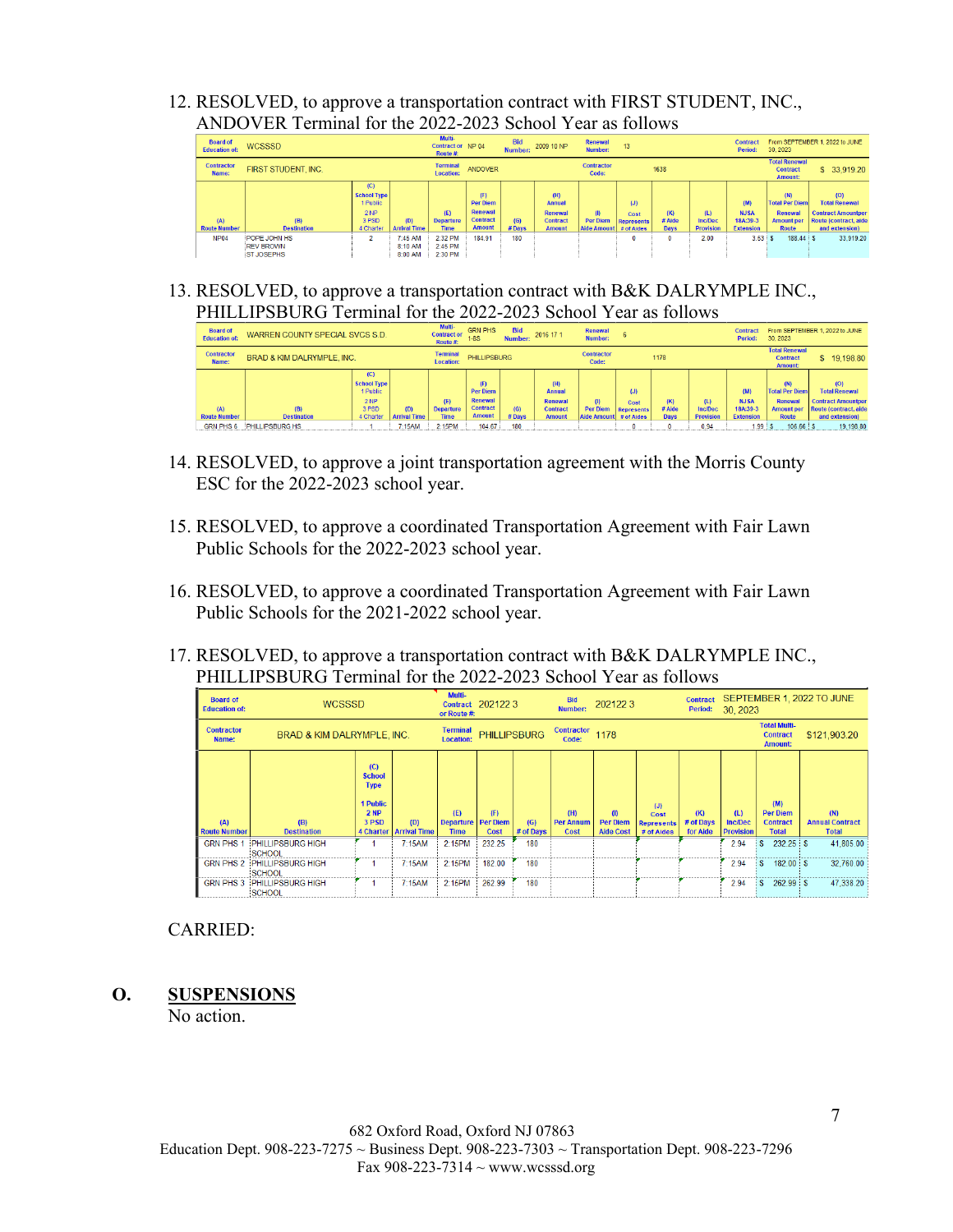- **P. HARASSMENT, INTIMIDATION AND BULLYING**  No action.
- **Q. NEW BUSINESS**  No action

# **R. PUBLIC INPUT**

 $\bullet$ 

#### **S. EXECUTIVE SESSION (if needed)**

Moved by and seconded by , to enter Executive Session at pm.

BE IT RESOLVED, WHEREAS, the Board of Education must discuss subjects concerning legal, personnel, and negation issues

 $\bullet$   $\qquad \qquad$ 

and WHEREAS, the aforesaid subjects are not appropriate subjects to be discussed in public meeting; and WHEREAS, the aforesaid subjects to be discussed are within the exemptions pursuant to P.L.1975 Chapter 231, it is; therefore, RESOLVED, that the aforesaid subjects shall be discussed in private session by this board and administrative staff and information pertaining thereto will be made available to the public as soon thereafter as possible and once the reasons for nondisclosure no longer exists.

#### CARRIED:

#### *Executive Session*

Moved by \_\_\_\_\_\_\_\_\_\_ and seconded by \_\_\_\_\_\_\_\_, to exit Executive Session at \_\_\_pm.

BE IT RESOLVED, that the Board of Education has been in executive session for the past minutes. The matters that were discussed will be disclosed to the public as soon as possible once the reasons for nondisclosure no longer exist. CARRIED:

# **T. FUTURE MEETINGS**

- July 12, 2022 (**reorganization**)
- Same standard days and start time for 2022-23 meetings?